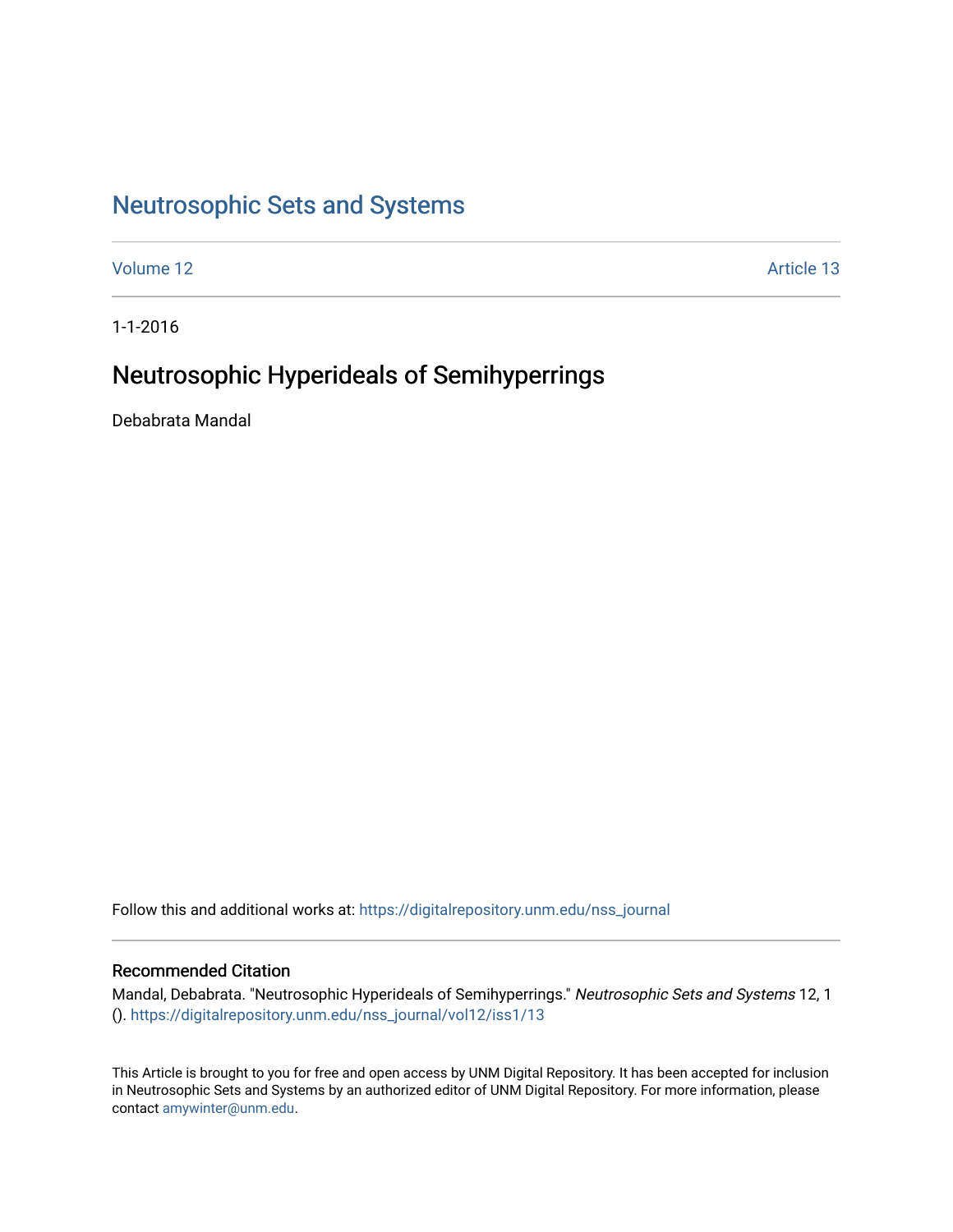



# Neutrosophic Hyperideals of Semihyperrings

**Debabrata Mandal** 

Department of Mathematics, Raja Peary Mohan College, Uttarpara, Hooghly-712258, India, dmandaljumath@gmail.com

**Abstract**. In this paper, we have introduced neutrosophic hyperideals of a semihyperring and considered some operations on them to study its basic notions and properties.

**Keywords:** Cartesian Product, Composition, Ideal, Intersection, Neutrosophic, Semihyperrimg.

#### **1 Introduction**

Hyperrings extend the classical notion of rings, substituting both or only one of the binary operations of addition and multiplication by hyperoperations. Hyperrings were introduced by several authors in different ways. If only the addition is a hyperoperation and the multiplication is a binary operation, then we say that  $R$  is a Krasner hyperring [4]. Davvaz [5] has defined some relations in hyperrings and proved isomorphism theorems. For a more comprehensive introduction about hyperrings, we refer to [9]. As a generalization of a ring, semiring was introduced by Vandiver [17] in 1934. A semiring is a structure  $(R, +;;0)$ with two binary operations + and  $\cdot$  such that  $(R, +0)$  is a commutative semigroup,  $(R; \cdot)$  a semigroup, multiplication is distributive from both sides over addition and  $0 \cdot x = 0 = x \cdot 0$  for all  $x \in R$ . In [18], Vougiouklis generalizes the notion of hyperring and named it as semihyperring, where both the addition and multiplication are hyperoperation. Semihyperrings are a generalization of Krasner hyperrings. Note that a semiring with zero is a semihyperring. Davvaz in [12] studied the notion of semihyperrings in a general form.

Hyperstructures, in particular hypergroups, were introduced in 1934 by Marty [11] at the eighth congress of Scandinavian Mathematicians. The notion of algebraic hyperstructure has been developed in the following decades and nowadays by many authors, especially Corsini [2, 3], Davvaz [5, 6, 7, 8, 9], Mittas [12], Spartalis [15], Stratigopoulos [16] and Vougiouklis [19]. Basic definitions and notions concerning hyperstructure theory can be found in [2].

The concept of a fuzzy set, introduced by Zadeh in his classical paper [20], provides a natural framework for generalizing some of the notions of classical algebraic structures.As a generalization of fuzzy sets, the intuitionistic fuzzy set was introduced by Atanassov [1] in 1986, where besides the degree of membership of each element there was considered a degree of non-membership with (membership value + non-membership value) $\leq$  1. There are also several well-known theories, for instances, rough sets, vague sets, interval-valued sets etc. which can be considered as mathematical tools for dealing with uncertainties.

In 2005, inspired from the sport games (winning/tie/ defeating), votes, from (yes /NA /no),from decision making(making a decision/ hesitating/not making), from (accepted /pending /rejected) etc. and guided by the fact that the law of excluded middle did not work any longer in the modern logics, F. Smarandache [14] combined the nonstandard analysis [8,18] with a tri-component logic/set/probability theory and with philosophy and introduced Neutrosophic set which represents the main distinction between fuzzy and intuitionistic fuzzy logic/set. Here he included the middle component, i.e., the neutral/ indeterminate/ unknown part (besides the truth/membership and falsehood/non-membership components that both appear in fuzzy logic/set) to distinguish between 'absolute membership and relative membership' or 'absolute nonmembership and relative non-membership'.

Using this concept, in this paper, we have defined neutrosophic ideals of semihyperrings and study some of its basic properties.

### **2 Preliminaries**

Let  $H$  be a non-empty set and let  $P(H)$  be the set of all non-empty subsets of  $H$ . A hyperoperation on  $H$  is a map  $\circ$ :  $H \times H \to P(H)$  and the couple  $(H, \circ)$  is called a hypergroupoid.

If A and B are non-empty subsets of H and  $x \in H$ , then we denote  $A \circ B = \begin{bmatrix} 1 & a & b \\ 0 & a & b \end{bmatrix}$  $a \in A, b \in B$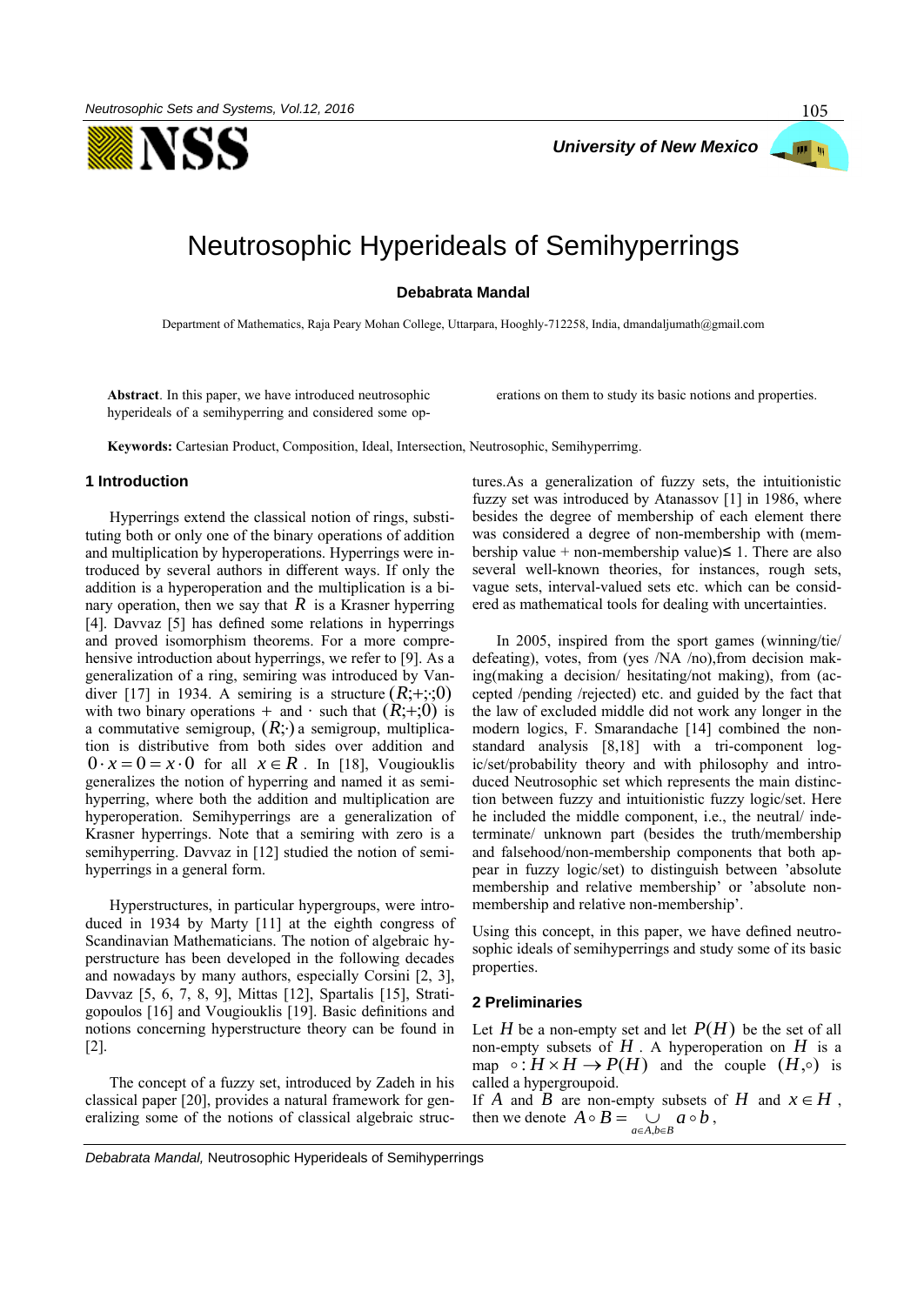$x \circ A = \{x\} \circ A$  and  $A \circ x = A \circ \{x\}$ . A hypergroupoid  $(H, \circ)$  is called a semihypergroup if for all  $\dot{x}, \dot{y}, z \in H$ we have  $(x \circ y) \circ z = x \circ (y \circ z)$  which means that  $\bigcup_{u \in x \circ y} u \circ z = \bigcup_{v \in y \circ z} x \circ v.$ 

A semihyperring is an algebraic structure  $(R; +; \cdot)$  which satisfies the following properties:

(i)  $(R;+)$  is a commutative semihypergroup

(ii)  $(R; \cdot)$  is a semihypergroup

(iii) Multiplication is distributive with respect to hyperoperation + that is  $x \cdot (y + z) = x \cdot y + x \cdot z$ 

 $(x + y) \cdot z = x \cdot z + y \cdot z$ (iv)  $0 \cdot x = 0 = x \cdot 0$  for all  $x \in R$ .

A semihyperring  $(R; +; \cdot)$  is called commutative if and only if  $a \cdot b = b \cdot a$  for all  $a, b \in R$ .

Vougiouklis in [18] and Davvaz in [6] studied the notion of semihyperrings in a general form, i.e., both the sum and product are hyperoperations.

A semihyperring  $(R; +; \cdot)$  with identity  $1_R \in R$  means that  $1_R \cdot x = x \cdot 1_R = x$  for all  $x \in R$ .

An element  $x \in R$  is called unit if there exists  $y \in R$  such that  $1_R = x \cdot y = y \cdot x$ .

A nonempty subset S of a semihyperring  $(R; +; \cdot)$  is called a sub-semihyperring if  $a + b \subseteq S$  and  $a \cdot b \subseteq S$ for all  $a, b \in S$ . A left hyperideal of a semihyperring R

is a non-empty subset  $I$  of  $R$  satisfying

- (i) If  $a, b \in I$  then  $a + b \subseteq I$
- (ii) If  $a \in I$  and  $s \in R$  then  $s \cdot a \subseteq I$
- $(iii)$   $I \neq R$ .

A right hyperideal of  $R$  is defined in an analogous manner and an hyperideal of  $R$  is a nonempty subset which is both a left hyperideal and a right hyperideal of *R* .

For more results on semihyperrings and neutrosophic sets we refer to [6, 10] and [14] respectively.

### **3. Main Results**

**Definition 3.1.** [14] A neutrosophic set A on the universe of discourse *X* is defined as

$$
A = \{ \langle x : A^T(x), A^T(x), A^F(x) \rangle, x \in X \} \quad \text{where}
$$
  

$$
A^T, A^T, A^F : X \rightarrow ][0,1[^+]
$$

 $A^T(x) + A^T(x) + A^F(x) \leq 3^+$ . From philosophical point of view, the neutrosophic set takes the value from real standard or non-standard subsets of  $\bar{1}$ ,  $0,1$ [ $\bar{1}$ . But in real life application in scientific and engineering problems it is difficult to use neutrosophic set with value from real standard or non-standard subset of  $\bar{ }$   $]0,1[^{+}$ . Hence we consider the neutrosophic set which takes the value from the subset of  $[0, 1]$ .

Throughout this section unless otherwise mentioned *R* denotes a semihyperring.

**Definition 3.2.** Let  $\mu = (\mu^T, \mu^I, \mu^F)$  be a non empty neutrosophic subset of a semihyperring *R* (i.e. anyone of  $\mu^{T}(x)$ ,  $\mu^{I}(x)$  or  $\mu^{F}(x)$  not equal to zero for some  $x \in R$ ). Then  $\mu$  is called a neutrosophic left hyperideal of *R* if

- (i)  $\inf \mu^{T}(z) \ge \min\{\mu^{T}(x), \mu^{T}(y)\},\$  $\inf_{z \in x+y} \mu^{T}(z) \ge \min\{ \mu^{T}(x), \mu^{T}(z) \}$ (ii) inf  $\mu'(z) \geq \frac{\mu(\lambda)+\mu(\lambda)}{2}$ , 2 inf  $\mu^{I}(z) \geq \frac{\mu^{I}(x) + \mu^{I}(y)}{2}$  $\mu^{I}(x) \sim \mu^{I}(x) + \mu^{I}$  $z \in x + y$  $\inf_{z \in x+y} \mu^{1}(z) \geq \frac{\mu^{1}(x)+\mu}{2}$
- (iii)  $\sup \mu^F(z) \leq \max\{\mu^F(x), \mu^F(y)\},\$  $z \in x + y$
- (iv)  $\inf_{z \in xy} \mu^{T}(z) \ge \mu^{T}(y)$ , (v)  $\inf_{z \in xy} \mu^{I}(z) \ge \mu^{I}(y)$ ,

$$
(vi) \sup_{z \in xy} \mu^F(z) \leq \mu^F(y).
$$

for all  $x, y \in R$ .

Similarly we can define neutrosophic right hyperideal of *R* .

**Example 3.3.** Let  $R = \{0, a, b, c\}$  be a set with the hyperoperation  $\oplus$  and the multiplication  $\bullet$  defined as fol $l$ ows:

| 10W.        |             |              |         |             |
|-------------|-------------|--------------|---------|-------------|
| Ŧ           | ⋂           | a            | h       | $\mathbf c$ |
|             |             | a            | h       | $\mathbf c$ |
| a           | a           | ${a,b}$      | h       | $\mathbf c$ |
| b           | b           | b            | ${0,b}$ | $\mathbf c$ |
| $\mathbf c$ | $\mathbf c$ | С            | с       | $\{0,c\}$   |
| and         |             |              |         |             |
|             |             | a            | n       | c           |
|             |             |              |         |             |
| a           |             | $\mathbf{a}$ | a       | a           |
|             |             | a            |         | c           |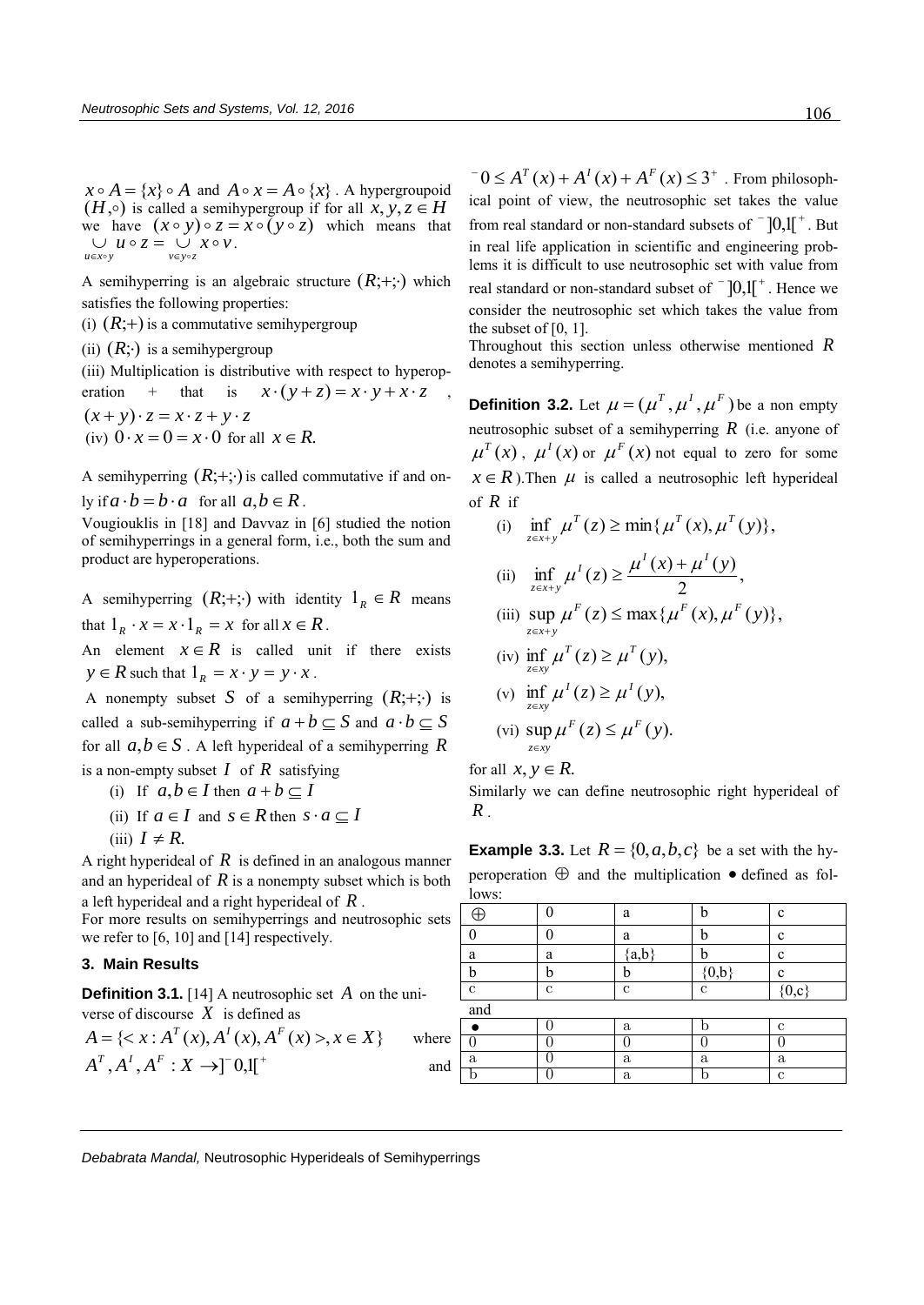c 0 a c c Then  $(R, \oplus, \bullet)$  is a semihyperring.

Define neutrosophic subset  $\mu$  of *R* by  $\mu(0) = (1,0.6,0.1)$ ,  $\mu(a) = (0.7,0.4,0.3)$  $\mu(b) = (0.8, 0.5, 0.2)$   $\mu(c) = (0.6, 0.2, 0.4)$ . Then  $\mu$ is a neutrosophic left hyperideal of *R* .

**Theorem 3.4.** A neutrosophic set  $\mu$  of  $R$  is a neutrosophic left hyperideal of  $R$  if and only if any level subsets  $\mu_t^T := \{ x \in R : \mu^T(x) \ge t, t \in [0,1] \}$ ,

$$
\mu_t^I := \{ x \in R : \mu^I(x) \ge t, t \in [0.1] \}
$$
 and

 $\mu_t^F := \{ x \in R : \mu^T(x) \le t, t \in [0,1] \}$  are left hyperideals of *R* .

Proof. Assume that the neutrosophic set  $\mu$  of R is a neutrosophic left hyperideal of *R* .

Then anyone of  $\mu^T$ ,  $\mu^I$  or  $\mu^F$  is not equal to zero for some  $x \in R$  i.e., in other words anyone of  $\mu_t^T$ ,  $\mu_t^T$ *t T*  $\mu_t^I$ ,  $\mu_t^I$  or  $\mu_t^F$  is not empty for some  $t \in [0,1]$ . So, it is sufficient to consider that all of them are not empty.

Suppose  $x, y \in \mu_t = (\mu_t^T, \mu_t^T, \mu_t^F)$ *t I t*  $\mu_t^T$ ,  $\mu_t^I$ ,  $\mu_t^F$ ) and  $s \in R$ . Then  $T'(z) \ge \min\{ \mu^T(x), \mu^T(y) \} = \min\{t, t\} = t$  $\inf_{z \in x+y} \mu^{T}(z) \ge \min\{\mu^{T}(x), \mu^{T}(y)\} = \min\{t,t\}$  $\lambda(z) \geq \frac{\mu^{t}(x) + \mu^{t}(y)}{2} \geq \frac{t+t}{2} = t$  $\mu^{I}(x) \sim \mu^{I}(x) + \mu^{I}$  $\inf_{z \in x+y} \mu^{1}(z) \geq \frac{\mu^{1}(x) + \mu^{1}(y)}{2} \geq \frac{t+t}{2}$  $2 \qquad \qquad 2$ inf  $\mu^{I}(z) \geq \frac{\mu^{I}(x) + \mu^{I}(y)}{2}$  $\sup \mu^{F}(z) \le \max\{\mu^{F}(x), \mu^{F}(y)\} \le \max\{t, t\} = t$  $z \in x + y$  $\in x+$ which implies  $x + y \nsubseteq \mu_t^T, \mu_t^I, \mu_t^F$ *t I t T*  $x + y \subseteq \mu_t^T, \mu_t^T, \mu_t^F$  i.e.,  $x + y \subseteq \mu_t$ . Also  $\inf \mu^{T}(z) \geq \mu^{T}(x) \geq t$ ,  $\inf_{z \in sx} \mu^T(z) \geq \mu^T(x) \geq$  $\inf \mu^{I}(z) \geq \mu^{I}(x) \geq t$ , *z sx* je,  $\sup \mu^F(z) \leq \mu^F(x) \leq t$ , *z sx* Hence  $sx \subseteq \mu_t$ . Therefore  $\mu_t$  is a left hyperideal of R.

Conversely, suppose  $\mu_t$  ( $\neq \phi$ ) is a left hyperideal of R. If possible  $\mu$  is not a neutrosophic left hyperideal. Then for  $x, y \in \mathbb{R}$  anyone of the following inequality is true.  $\inf_{z \in x+y} \mu^{T}(z) < \min\{\mu^{T}(x), \mu^{T}(y)\}$ 

$$
\inf_{z \in x+y} \mu^{I}(z) < \frac{\mu^{I}(x) + \mu^{I}(y)}{2}
$$
\n
$$
\sup_{z \in x+y} \mu^{F}(z) > \max \{ \mu^{F}(x), \mu^{F}(y) \}
$$
\nFor the first inequality, choose\n
$$
t_{1} = \frac{1}{2} [\inf_{z \in x+y} \mu^{T}(z) + \min \{ \mu^{T}(x), \mu^{T}(y) \}].
$$
\nThen\n
$$
\inf_{z \in x+y} \mu^{T}(z) < t_{1} < \min \{ \mu^{T}(x), \mu^{T}(y) \} \text{ which implies}
$$
\n
$$
x, y \in \mu_{t_{1}}^{T} \text{ but } x + y \notin \mu_{t_{1}}^{T} \text{ a contradiction.}
$$
\nFor the second inequality, choose\n
$$
t_{2} = \frac{1}{2} [\inf_{z \in x+y} \mu^{I}(z) + \min \{ \mu^{I}(x), \mu^{I}(y) \}].
$$
\nThen\n
$$
\inf_{z \in x+y} \mu^{I}(z) < t_{2} < \frac{\mu^{I}(x) + \mu^{I}(y)}{2} \text{ which implies}
$$
\n
$$
x, y \in \mu_{t_{2}}^{I} \text{ but } x + y \notin \mu_{t_{2}}^{I} \text{ a contradiction.}
$$
\nFor the third inequality, choose\n
$$
t_{3} = \frac{1}{2} [\sup_{z \in x+y} \mu^{F}(z) + \max \{ \mu^{F}(x), \mu^{F}(y) \}].
$$
\nThen\n
$$
\sup_{z \in x+y} \mu^{F}(z) > t_{3} > \max \{ \mu^{F}(x), \mu^{F}(y) \} \text{ which implies}
$$
\n
$$
x, y \in \mu_{t_{3}}^{F} \text{ but } x + y \notin \mu_{t_{3}}^{F} \text{ a contradiction.}
$$
\nSo, in any case we have a contradiction to the fact that\n
$$
\mu_{t}
$$
 is a left hyperideal of *R*. Hence the result follows.

**Definition 3.5.** Let  $\mu$  and  $\nu$  be two neutrosophic subsets of R. The intersection of  $\mu$  and is  $\nu$  defined by

$$
(\mu^T \cap \nu^T)(x) = \min{\mu^T(x), \nu^T(x)}
$$
  
\n
$$
(\mu^I \cap \nu^I)(x) = \min{\mu^I(x), \nu^I(x)}
$$
  
\n
$$
(\mu^F \cap \nu^F)(x) = \max{\mu^F(x), \nu^F(x)}
$$
  
\nfor all  $x \in R$ .

**Proposition 3.6.** Intersection of a nonempty collection of neutrosophic left hyperideals is a neutrosophic left hyperideal of *R* .

Proof. Let  $\{\mu_i : i \in I\}$  be a non-empty family of neutrosophic left hyperideals of  $R$  and  $x, y \in R$ . Then inf  $(\bigcap \mu_i^T)(z)$  $\inf_{z \in x+y} (\bigcap_{i \in I} \mu_i)$  $\inf \mu_i^T(z)$  $=\inf_{z \in x+y} \inf_{i \in I} \mu_i$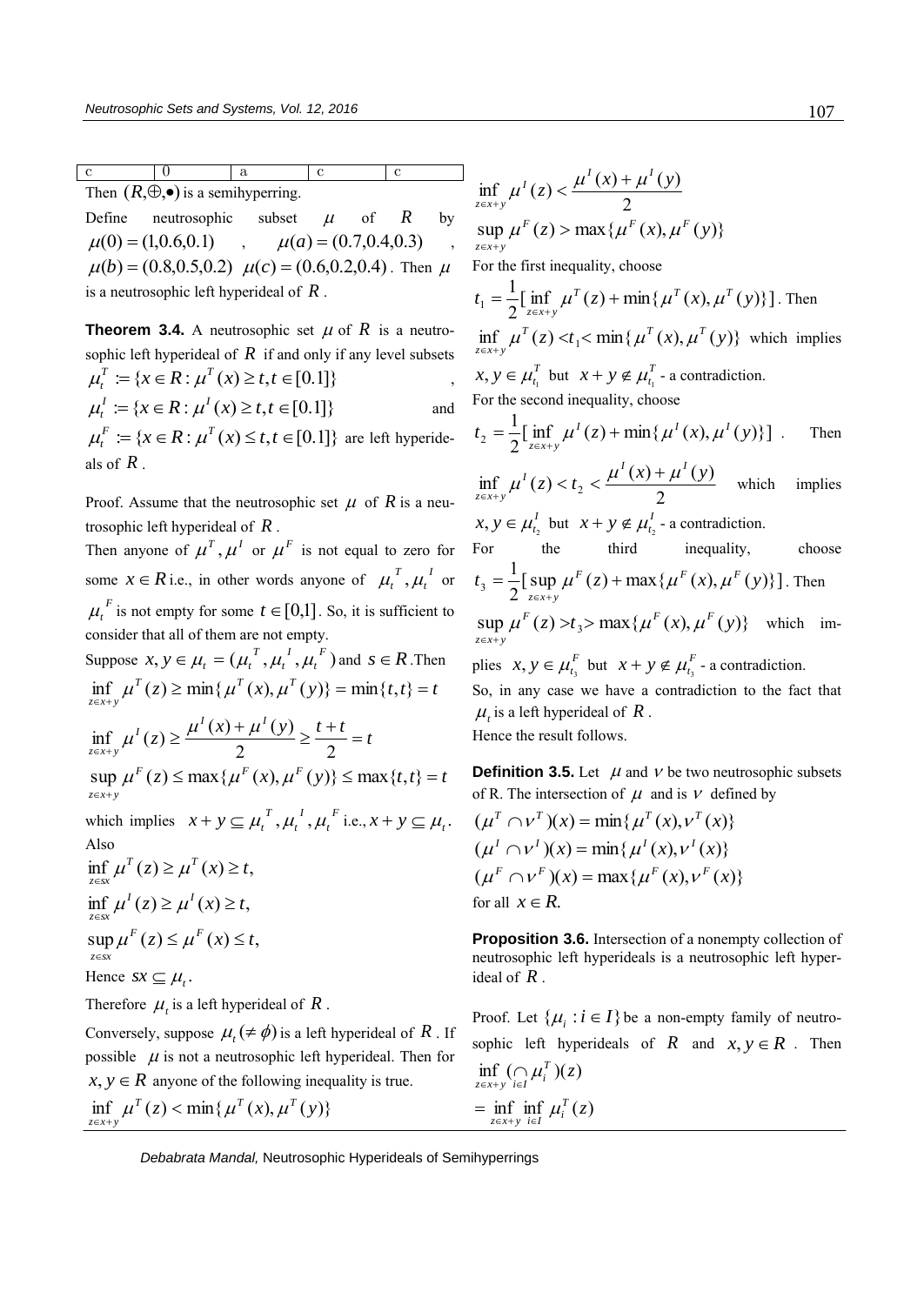$$
\geq \inf_{i \in I} \{ \min \{ \mu_i^T(x), \mu_i^T(y) \} \} \n= \min \{ \inf_{i \in I} \mu_i^T(x), \inf_{i \in I} \mu_i^T(y) \} \n= \min \{ \bigcap_{i \in I} \mu_i^T(x), \bigcap_{i \in I} \mu_i^T(y) \} \n= \inf_{z \in x+y} \bigcap_{i \in I} \mu_i^T(x), \bigcap_{i \in I} \mu_i^T(y) \} \n= \inf_{z \in x+y} \inf_{i \in I} \mu_i^T(z) \n\geq \inf_{i \in I} \frac{\mu_i^T(x) + \mu_i^T(y)}{2} \n= \frac{\inf_{i \in I} \mu_i^T(x) + \inf_{i \in I} \mu_i^T(y)}{2} \n= \frac{\int_{i \in I} \mu_i^T(x) + \int_{i \in I} \mu_i^T(y)}{2} \n= \sup_{z \in x+y} \sup_{i \in I} \mu_i^F(z) \n\leq \sup_{z \in x+y} \{ \max \{ \mu_i^F(x), \mu_i^F(y) \} \} \n= \max \{ \sup_{i \in I} \mu_i^F(x), \sup_{i \in I} \mu_i^F(y) \} \n= \inf_{z \in x} \inf_{i \in I} \mu_i^T(x) \n= \inf_{z \in x} \inf_{i \in I} \mu_i^T(x) \n= \inf_{z \in x} \inf_{i \in I} \mu_i^T(x) \n= \inf_{z \in x} \inf_{i \in I} \mu_i^T(x) \n= \inf_{z \in x} \inf_{i \in I} \mu_i^T(x) \n= \inf_{z \in x} \mu_i^T(x) \n= \inf_{i \in I} \mu_i^T(x) \n= \inf_{i \in I} \mu_i^T(x) \n= \inf_{i \in I} \mu_i^T(x) \n= \inf_{i \in I} \mu_i^T(x) \n= \inf_{i \in I} \mu_i^T(x)
$$

 $\sup \mu_i^F(x) = \bigcap \mu_i^F(x)$ sup sup  $\mu_i^F(z)$  $sup(\bigcap \mu_i^F)(z)$  $\prod_{i\in I}^{\mathcal{U}}\mu_i$ *F*  $\mu_i$ <sub>i</sub>  $\sup_{z \in sx} \sup_{i \in I} \mu_i$  $\sum_{z \in sx}$   $\prod_{i \in I} \mu_i$  $\sup_{i\in I} \mu_i(x) = \bigcap_{i\in I} \mu_i$  $\mu$  $\sup_{i \in sx} (\bigcap_{i \in I} \mu)$  $\varepsilon$ sx  $i\in$  $\leq$  sup  $\mu_i^F(x) = \cap$  $=$  $\cap$ 

Hence  $\bigcap_{i \in I} \mu_i$  is a neutrosophic left hyperideal of R.

**Definition 3.7.** Let *R* , *S* be semihyperrings and  $f: R \to S$  be a function. Then  $f$  is said to be a homomorphism if for all  $a,b \in R$  $(i) f(a+b) \subseteq f(a)+f(b)$  $(ii) f(ab) \subset f(a)f(b)$  $(iii) f(0_R) = 0_S$ 

where  $0_R$  and  $0_S$  are the zeros of R and S respectively.

**Proposition 3.8.** Let  $f: R \to S$  be a morphism of semihyperrings. Then

(i) If  $\phi$  is a neutrosophic left hyperideal of S, then  $f^{-1}(\phi)$  [13] is a neutrosophic left hyperideal of  $R$  .

(ii) If  $f$  is surjective morphism and  $\mu$  is a neutronsophic left hyperideal of  $R$ , then  $f(\mu)$  [13] is a neutrosophic left hyperideal of *S* .

Proof. Let  $f: R \to S$  be a morphism of semihyperrings. Let  $\phi$  be a neutrosophic left hyperideal of S and  $r, s \in R$ .  $\inf f^{-1}(\phi^T)(z)$  $\inf_{z \in r+s} f^{-1}(\phi)$  $\epsilon$  $=\inf_{z \in r+s} \phi^T(f(z))$  $\inf_{(z)\subseteq f(r)+f(s)} \phi^T(f(z))$  $=\inf_{f(z)\subseteq f(r)+f(s)}\phi$  $\geq \min\{ \phi^T(f(r)), \phi^T(f(s)) \}$  $=\min\{f^{-1}(\phi^T)(r), f^{-1}(\phi^T)(s)\}.$  $\inf f^{-1}(\phi^I)(z)$  $\inf_{z \in r+s} f^{-1}(\phi)$  $\epsilon$  $=\inf_{z\in r+s}\phi^I(f(z))$  $\inf_{(z)\subseteq f(r)+f(s)} \phi^I(f(z))$  $=\inf_{f(z)\subseteq f(r)+f(s)}\phi$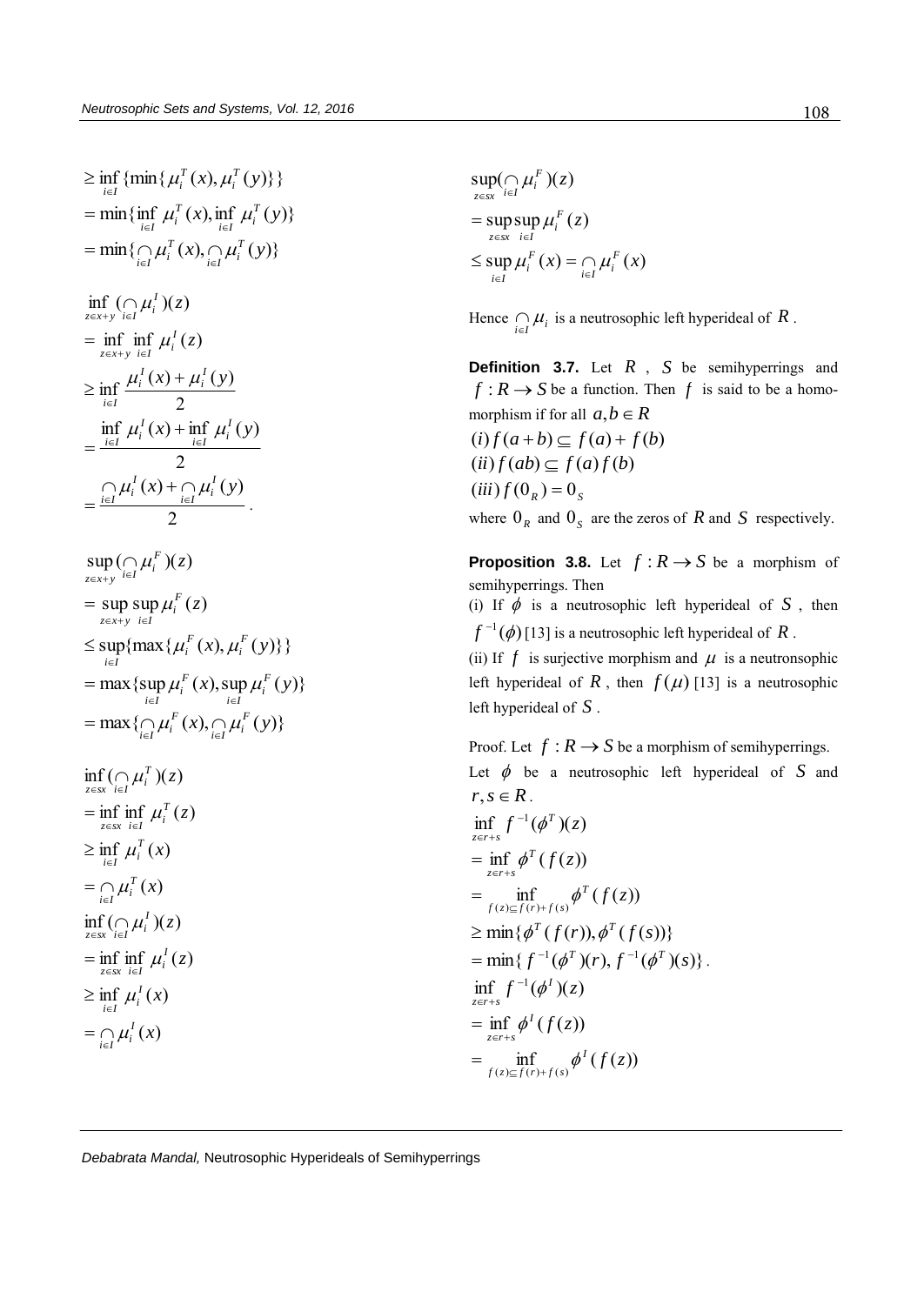$$
\geq \frac{\phi^I(f(r)) + \phi^I(f(s))}{2}
$$
\n
$$
= \frac{f^{-1}(\phi^I)(r) + f^{-1}(\phi^I)(s)}{2}.
$$
\n
$$
\sup_{z \in r+s} f^{-1}(\phi^F)(z)
$$
\n
$$
= \sup_{z \in r+s} \phi^F(f(z))
$$
\n
$$
= \sup_{f(z) \subseteq f(r)+f(s)} \phi^F(f(z))
$$
\n
$$
\leq \max{\phi^F(f(r)), \phi^F(f(s))}
$$
\n
$$
\leq \max{f^{-1}(\phi^F)(r), f^{-1}(\phi^F)(s)}.
$$
\nAgain

$$
\inf_{z \in rs} f^{-1}(\phi^T)(z)
$$
\n
$$
= \inf_{z \in rs} \phi^T(f(z))
$$
\n
$$
= \inf_{f(z) \subseteq f(r)f(s)} \phi^T(f(z))
$$
\n
$$
\geq \phi^T(f(s)) = f^{-1}(\phi^T)(s).
$$
\n
$$
\inf_{z \in rs} f^{-1}(\phi^I)(z)
$$
\n
$$
= \inf_{f(z) \subseteq f(r)f(s)} \phi^I(f(z))
$$
\n
$$
\geq \phi^I(f(s)) = f^{-1}(\phi^I)(s).
$$
\n
$$
\sup_{z \in rs} f^{-1}(\phi^F)(z)
$$
\n
$$
= \sup_{f(z) \subseteq f(r)f(s)} \phi^F(f(z))
$$
\n
$$
= \sup_{f(z) \subseteq f(r)f(s)} \phi^F(f(z))
$$
\n
$$
\leq \phi^F(f(s)) = f^{-1}(\phi^F)(s).
$$

Thus  $f^{-1}(\phi)$  is a neutrosophic left hyperideal of R. (ii) Suppose  $\mu$  be a neutrosophic left hyperideal of  $R$  and  $x^{\prime}, y^{\prime} \in S$ . Then  $\inf_{z \in \mathcal{X}} (f(\mu^T))(z)$  $\lim_{z \in x+y} (f(u))$ inf sup  $\mu^T(z)$  $\inf_{z \in f^{-1}(z)} \sup_{z \in f^{-1}(z)} \mu^{T}(z)$  $\lim_{z \in x+y} \sup_{z \in f^{-1}(z)} \mu$  $=\inf_{z \in x+y} \sup_{z \in f^{-}}$ 

$$
= \inf_{z \in x+y} \sup_{x \in f^{-1}(x^i), y \in f^{-1}(y^i)} \mu^T(z)
$$
\n
$$
\geq \sup_{x \in f^{-1}(x^i), y \in f^{-1}(y^i)} \{\min\{\mu^T(x), \mu^T(y)\}\}
$$
\n
$$
= \min\{\sup_{x \in f^{-1}(x^i)} \mu^T(x), \sup_{y \in f^{-1}(y^i)} \mu^T(y)\}
$$
\n
$$
= \min\{(f(\mu^T))(x^i), (f(\mu^T))(y^i)\}.
$$
\n
$$
= \inf_{z \in x+y} \sup_{x \in f^{-1}(z)} \mu^I(z)
$$
\n
$$
= \inf_{z \in x+y} \sup_{x \in f^{-1}(z^i), y \in f^{-1}(y^i)} \mu^I(z)
$$
\n
$$
\geq \sup_{x \in f^{-1}(x^i), y \in f^{-1}(y^i)} \frac{\mu^I(x) + \mu^I(y)}{2}
$$
\n
$$
= \frac{1}{2} [\sup_{x \in f^{-1}(x^i)} \mu^I(x) + \sup_{y \in f^{-1}(y^i)} \mu^I(y)]
$$
\n
$$
= \frac{1}{2} [(f(\mu^I))(x^i) + (f(\mu^I))(y^i)].
$$
\n
$$
\sup_{z \in x+y} (f(\mu^F))(z^i)
$$
\n
$$
\leq \sup_{x \in f^{-1}(x^i)} \inf_{x \in f^{-1}(x^i)} \mu^F(z)
$$
\n
$$
\leq \sup_{x \in x+y} \inf_{x \in f^{-1}(x^i), y \in f^{-1}(y^i)} \mu^F(z)
$$
\n
$$
\leq \sup_{x \in f^{-1}(x^i), y \in f^{-1}(y^i)} \{\max\{\mu^F(x), \mu^F(y)\}\}
$$
\n
$$
= \max\{\inf_{x \in f^{-1}(x^i)} \mu^F(x), \inf_{y \in f^{-1}(y^i)} \mu^F(y)\}
$$
\n
$$
= \max\{(f(\mu^T))(x^i), (f(\mu^F))(y^i)\}.
$$
\nAgain\n
$$
\inf_{x \in f^{-1}(x^i), y \in f^{-1}(y^i)} \mu^T(z)
$$
\n
$$
= \sup_{x \in f^{-1}(x^
$$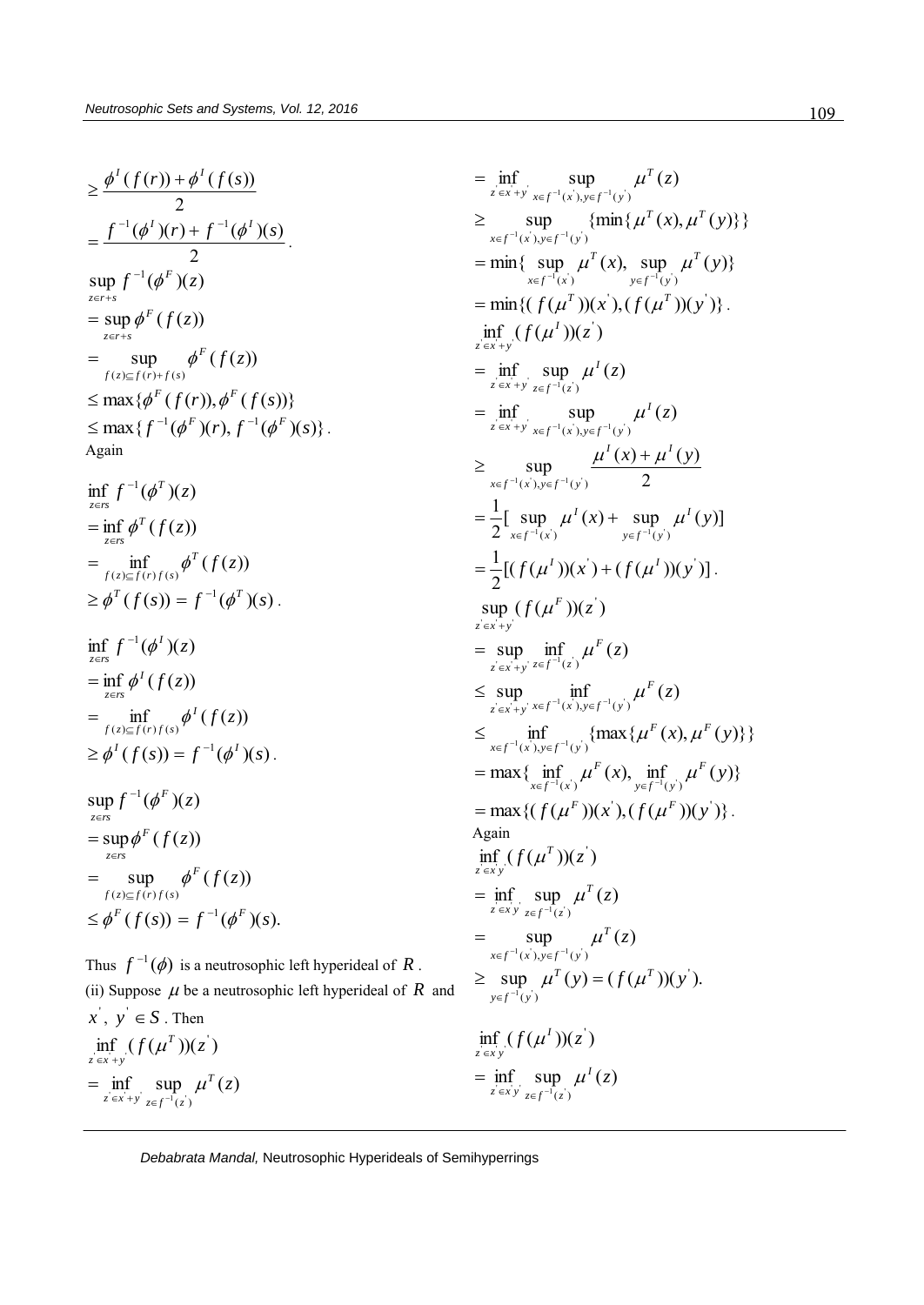*I*

$$
= \sup_{x \in f^{-1}(x^{'}), y \in f^{-1}(y^{'})} \mu^{I}(z)
$$
  
\n
$$
\geq \sup_{y \in f^{-1}(y^{'})} \mu^{I}(y) = (f(\mu^{I}))(y^{'}) .
$$
  
\n
$$
\sup_{z \in x y^{'}} (f(\mu^{F}))(z^{'})
$$
  
\n
$$
= \sup_{z^{'} \in x y^{'}} \inf_{z \in f^{-1}(z^{'})} \mu^{F}(z)
$$
  
\n
$$
\leq \inf_{x \in f^{-1}(x^{'}), y \in f^{-1}(y^{'})} \mu^{F}(z)
$$
  
\n
$$
\leq \inf_{y \in f^{-1}(y^{'})} \mu^{F}(y) = (f(\mu^{F}))(y^{'})
$$

Thus  $f(\mu)$  is a neutrosophic left hyperideal of S.

**Definition 3.9.** Let  $\mu$  and  $\nu$  be two neutrosophic subsets of  $R$ . Then the Cartesian product of  $\mu$  and  $\nu$  is defined by

$$
(\mu^T \times \nu^T)(x, y) = \min{\mu^T(x), \nu^T(y)}
$$
  

$$
(\mu^T \times \nu^T)(x, y) = \frac{\mu^T(x) + \nu^T(y)}{2}
$$
  

$$
(\mu^F \times \nu^F)(x, y) = \max{\mu^F(x), \nu^F(y)}
$$
  
for all  $x, y \in R$ .

**Theorem 3.10.** Let  $\mu$  and  $\nu$  be two neutrosophic left hyperideals of R. Then  $\mu \times \nu$  is a neutrosophic left hyperideal of  $R \times R$ .

Proof. Let 
$$
(x_1, x_2)
$$
,  $(y_1, y_2) \in R \times R$ . Then  
\n
$$
\inf_{(z_1, z_2) \in (x_1, x_2) + (y_1, y_2)} (\mu^T \times \nu^T)(z_1, z_2)
$$
\n
$$
= \inf_{z_1 \in (x_1 + y_1), z_2 \in (x_2 + y_2)} (\mu^T \times \nu^T)(z_1, z_2)
$$
\n
$$
= \inf_{z_1 \in (x_1 + y_1), z_2 \in (x_2 + y_2)} {\mu^T(z_1), \nu^T(z_2)}
$$
\n
$$
\geq \min\{\min \{ \mu^T(x_1), \mu^T(y_1) \}, \min \{ \nu^T(x_2), \nu^T(y_2) \} \} = \inf_{z_1 \in x_1 y_1, z_2 \in x_2 y_2} \frac{\mu^T(z_1)}{\mu^T(z_1)} \leq \min \{ \min \{ \mu^T(x_1), \mu^T(y_1) \}, \min \{ \nu^T(y_2), \nu^T(y_2) \} \} \geq \frac{\mu^T(y_1) + \nu^T(y_2)}{2}
$$
\n
$$
= \min \{ (\mu^T \times \nu^T)(x_1, x_2), (\mu^T \times \nu^T)(y_1, y_2) \}.
$$
\n
$$
= \min \{ (\mu^T \times \nu^T)(x_1, x_2), (\mu^T \times \nu^T)(y_1, y_2) \}.
$$
\n
$$
= \sup_{(z_1, z_2) \in (x_1, x_2) \cup (y_1, y_2)} (\mu^F \times \mu^F)(y_1, y_2)
$$
\n
$$
= \sup_{z_1 \in x_1 y_1, z_2 \in x_2 y_2} (\mu^F \times \mu^F)(z_1, z_2)
$$
\n
$$
= \sup_{z_1 \in x_1 y_1, z_2 \in x_2 y_2} (\mu^F \times \mu^F)(z_1, z_2)
$$
\n
$$
= \sup_{z_1 \in x_1 y_1, z_2 \in x_2 y_2} (\mu^F \times \mu^F)(z_1, z_2)
$$

$$
= \inf_{z_1 \in (x_1 + y_1), z_2 \in (x_2 + y_2)} \frac{\mu^I(z_1) + \nu^I(z_2)}{2}
$$
  
\n
$$
\geq \frac{1}{2} \Big[ \frac{\mu^I(x_1) + \mu^I(y_1)}{2} + \frac{\nu^I(x_2) + \nu^I(y_2)}{2} \Big]
$$
  
\n
$$
= \frac{1}{2} \Big[ \frac{\mu^I(x_1) + \nu^I(x_2)}{2} + \frac{\mu^I(y_1) + \nu^I(y_2)}{2} \Big]
$$
  
\n
$$
= \frac{1}{2} \Big[ (\mu^I \times \nu^I)(x_1, x_2) + (\mu^I \times \nu^I)(y_1, y_2) \Big].
$$

2

$$
\sup_{(z_1,z_2)\in(x_1,x_2)+(y_1,y_2)} (\mu^F \times \nu^F)(z_1,z_2)
$$
\n
$$
= \sup_{z_1 \in (x_1+y_1), z_2 \in (x_2+y_2)} (\mu^F \times \nu^F)(z_1,z_2)
$$
\n
$$
= \sup_{z_1 \in (x_1+y_1), z_2 \in (x_2+y_2)} {\mu^F(z_1), \nu^F(z_2)}\n\n\le \max \{ \max \{ \mu^F(x_1), \mu^F(y_1) \}, \max \{ \nu^F(x_2), \nu^F(y_2) \} \}
$$
\n
$$
= \max \{ \max \{ \mu^F(x_1), \nu^F(x_2) \}, \max \{ \mu^F(y_1), \nu^F(y_2) \} \}
$$
\n
$$
= \max \{ (\mu^F \times \nu^F)(x_1, x_2), (\mu^F \times \nu^F)(y_1, y_2) \}.
$$

$$
\inf_{(z_1,z_2)\in(x_1,x_2)(y_1,y_2)} (\mu^T \times \nu^T)(z_1,z_2)
$$
\n
$$
= \inf_{z_1 \in x_1y_1,z_2 \in x_2y_2} (\mu^T \times \nu^T)(z_1,z_2)
$$
\n
$$
= \inf_{z_1 \in x_1y_1,z_2 \in x_2y_2} {\mu^T(z_1), \nu^T(z_2)}
$$
\n
$$
\ge \min{\mu^T(y_1), \nu^T(y_2)} = (\mu^T \times \nu^T)(y_1, y_2).
$$

$$
\inf_{(z_1, z_2) \in (x_1, x_2)(y_1, y_2)} (\mu^I \times \nu^I)(z_1, z_2)
$$
\n
$$
= \inf_{z_1 \in x_1 y_1, z_2 \in x_2 y_2} (\mu^I \times \nu^I)(z_1, z_2)
$$
\n
$$
= \inf_{z_1 \in x_1 y_1, z_2 \in x_2 y_2} \frac{\mu^I(z_1) + \nu^I(z_2)}{2}
$$
\n
$$
\ge \frac{\mu^I(y_1) + \nu^I(y_2)}{2} = (\mu^I \times \nu^I)(y_1, y_2).
$$
\n
$$
\sup_{(z_1, z_2) \in (x_1, x_2)(y_1, y_2)} (\mu^F \times \nu^F)(z_1, z_2)
$$
\n
$$
= \sup_{z_1 \in x_1 y_1, z_2 \in x_2 y_2} (\mu^F \times \nu^F)(z_1, z_2)
$$
\n
$$
= \sup_{z_1 \in x_1 y_1, z_2 \in x_2 y_2} {\mu^F(z_1), \nu^F(z_2)}
$$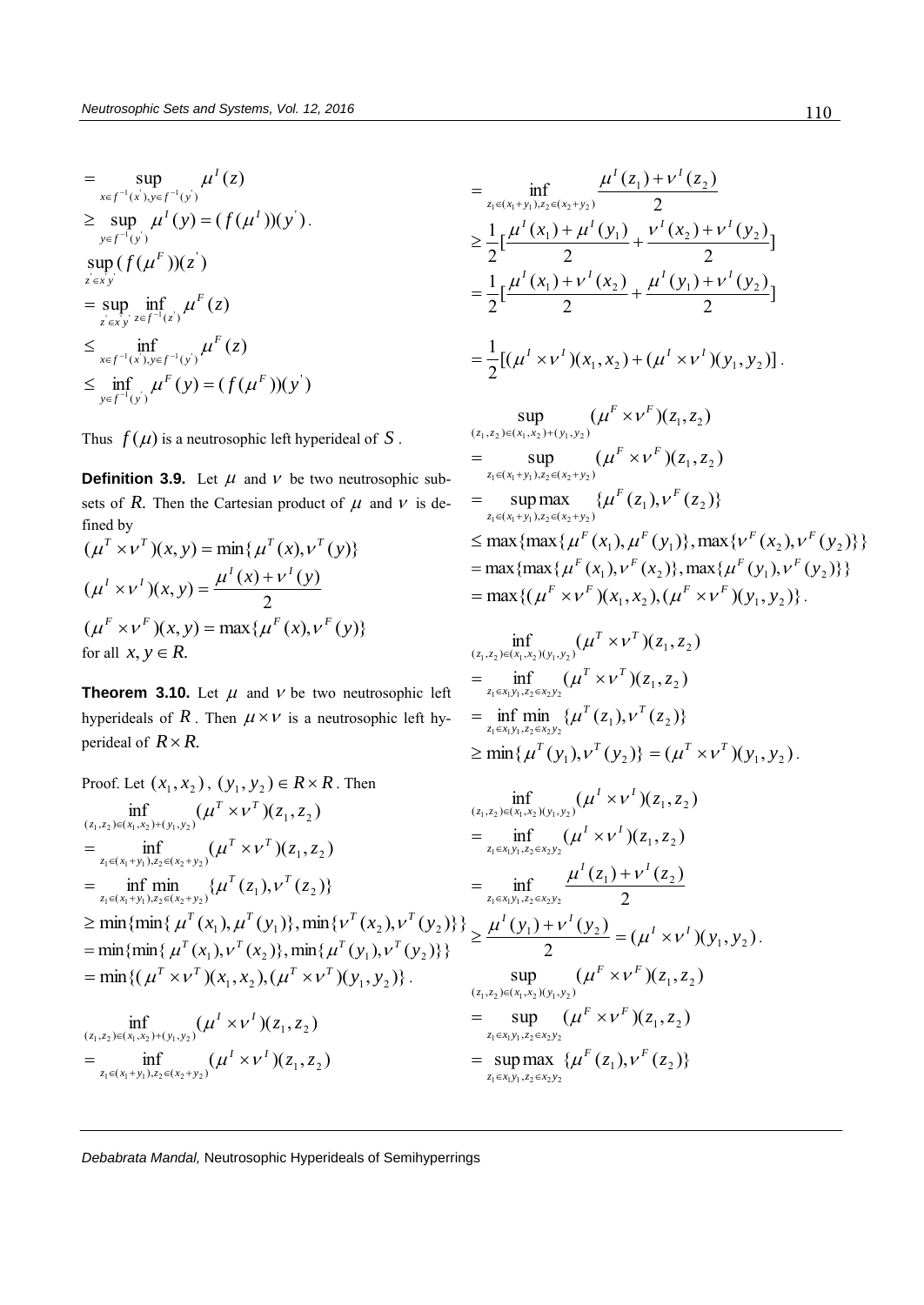$\leq$  max { $\mu^F(y_1), \nu^F(y_2)$ } =  $(\mu^F \times \nu^F)(y_1, y_2)$ .

Hence  $\mu \times \nu$  is a neutrosophic left hyperideal of  $R \times R$ .

**Definition 3.11.** Let  $\mu$  and  $\nu$  be two neutrosophic sets of a semiring  $R$ . Define composition of  $\mu$  and  $\nu$  by  $(\mu^Tov^T)(x) = \sup \{\min \{ \mu^T(a_i), v^T(b_i) \}\}\$ *T i T i*  $\mu^T \, o \nu^T$   $(x)$  = sup {min {  $\mu^T(a_i)$ ,  $\nu^T(b)$ 

$$
x \in \sum_{i=1}^{n} a_i b_i
$$

 $= 0$  if *x* cannot be expressed as above

$$
(\mu^{l} o v^{l})(x) = \sup_{x \in \sum_{i=1}^{n} a_{i}b_{i}} \frac{\mu^{l}(a_{i}) + v^{l}(b_{i})}{2n}
$$

 $= 0$  if *x* cannot be expressed as above

$$
(\mu^F o \nu^F)(z) = \inf \{ \max_i \{ \mu^F(a_i), \nu^F(b_i) \} \}
$$

$$
\sum_{i=1}^n a_i b_i
$$

 $= 0$  if *x* cannot be expressed as above

where  $x, a_i, b_i \in R$  for  $i = 1,...,n$ .

**Theorem 3.12.** If  $\mu$  and  $\nu$  be two neutrosophic left hyperideals of ,  $R$  then  $\mu$ o $\nu$  is a neutrosophic left hyperideal of *R* .

Proof. Suppose  $\mu$ ,  $\nu$  be two neutrosophic hyperideals of

R and 
$$
x, y \in R
$$
. If  $x + y \notin \sum_{i=1}^{n} a_i b_i$  for

 $a_i, b_i \in R$ , then there is nothing to proof. So, assume that

$$
x + y \in \sum_{i=1}^{n} a_i b_i \text{ for } a_i, b_i \in R, \text{ Then}
$$
  
\n
$$
\inf_{z \in x+y} (\mu^T o \nu^T)(z)
$$
  
\n
$$
= \inf_{z \in x+y} \sup_{x+y \in \sum_{i=1}^{n} a_i b_i} {\mu^T(a_i), \nu^T(b_i)}\n\geq \sup_{x \in \sum_{i=1}^{n} a_i b_i} {\mu^T(c_i), \nu^T(d_i), \mu^T(e_i), \nu^T(f_i)}\n\geq x \in \sum_{i=1}^{n} c_i d_i, y \in \sum_{i=1}^{n} e_i f_i}
$$

$$
= \min \{ \sup_{x \in \sum_{i=1}^{n} c_i d_i} \{ \mu^T(c_i), v^T(d_i) \} \},
$$
  
\n
$$
\sup_{x \in \sum_{i=1}^{n} c_i d_i} \sup_{y \in \sum_{i=1}^{n} e_i f_i} \{ \mu^T(e_i), v^T(f_i) \} \}
$$
  
\n
$$
= \min \{ (\mu^T o v^T)(x), (\mu^T o v^T)(y) \}
$$
  
\n
$$
\inf_{z \in x + y} (\mu^T o v^T)(z)
$$
  
\n
$$
= \inf_{z \in x + y} \sup_{x + y \in \sum_{i=1}^{n} a_i b_i} \sum_{i=1}^{n} \frac{\mu^T(a_i) + v^T(b_i)}{2n}
$$
  
\n
$$
\geq \sup_{x \in \sum_{i=1}^{n} c_i d_i, y \in \sum_{i=1}^{n} e_i f_i} \frac{\mu^T(c_i) + v^T(d_i) + \mu^T(e_i) + v^T(f_i)}{4n}
$$

$$
\geq \frac{1}{2}\Big[\sup_{x \in \sum_{i=1}^n c_i d_i, i} \sum_{i=1}^n \frac{\mu^I(c_i) + \nu^I(d_i)}{2n},\right]
$$

 $\sum_{i=1}^{\infty} e_i$ 

$$
\sup_{y \in \sum_{i=1}^n e_i f_{i\gamma_i}} \sum_{i=1}^n \frac{\mu^I(e_i) + \nu^I(f_i)}{2n} \big]
$$

$$
=\frac{(\mu^{l}ov^{l})(x)+(\mu^{l}ov^{l})(y)}{2}
$$

$$
\sup_{z \in x+y} (\mu^F \, o \nu^F)(z)
$$
\n
$$
= \sup_{z \in x+y} \inf_{\{ \max_i \} \{ \mu^F(a_i), \nu^F(b_i) \} \}
$$
\n
$$
\leq \inf_{z \in x+y} \max_{\substack{i \\ \text{if } i \neq j \\ i \neq j}} \{ \mu^F(c_i), \nu^F(d_i), \mu^F(e_i), \nu^F(f_i) \} \}
$$
\n
$$
= \max_{\{ \min_i \} \{ \max_i \} \{ \mu^F(c_i), \nu^F(d_i) \} \},
$$
\n
$$
= \max_{\substack{i \\ \text{if } i \neq j \\ \text{if } i \neq j}} \{ \mu^F(c_i), \nu^F(f_i) \} \}
$$
\n
$$
= \sum_{i=1}^n c_i d_i
$$
\n
$$
\inf_{\substack{i \\ \text{if } i \neq j \\ \text{if } i \neq j}} \{ \mu^F(e_i), \nu^F(f_i) \} \}
$$

*Debabrata Mandal,* Neutrosophic Hyperideals of Semihyperrings

*i*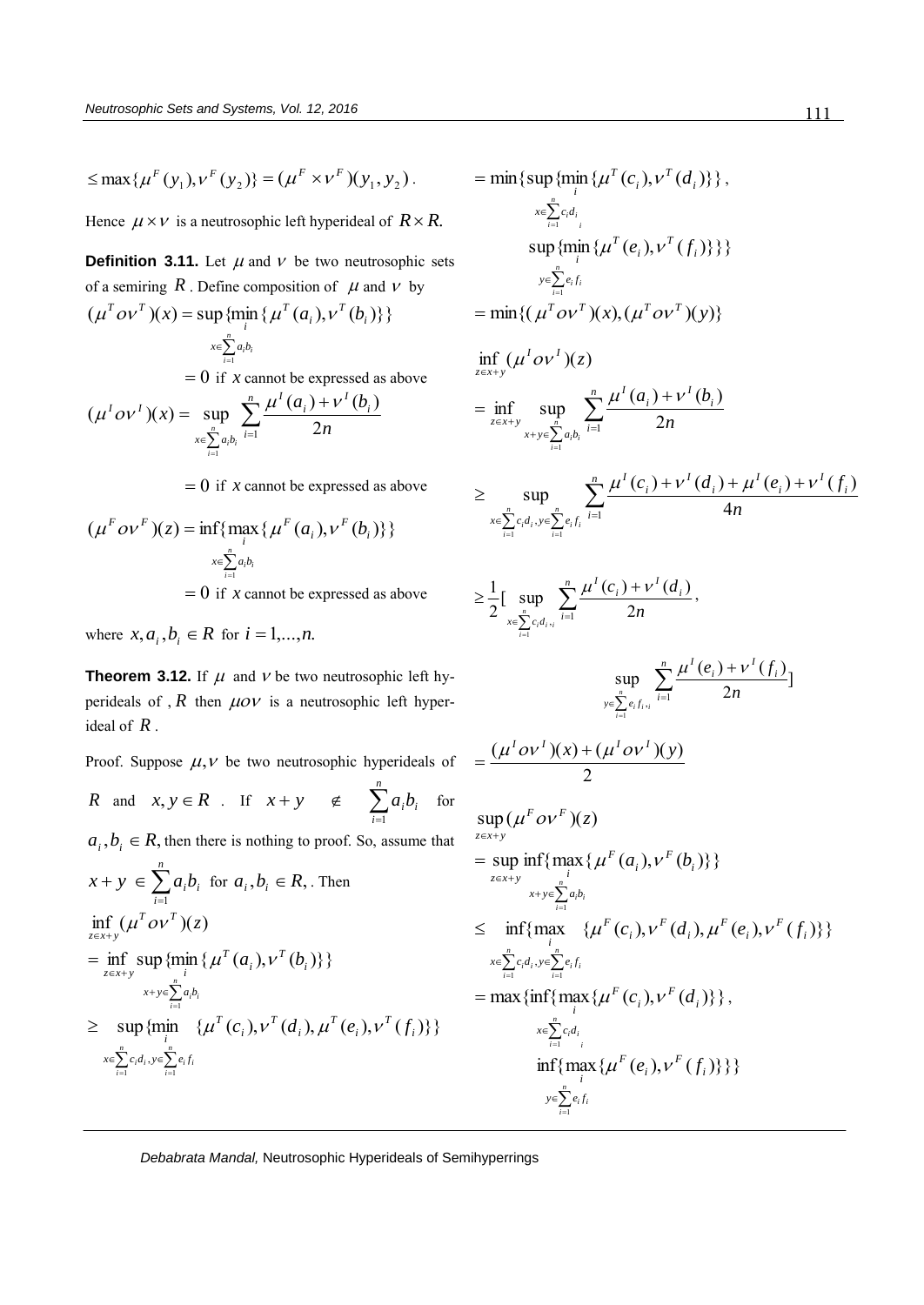$$
= max\{ (\mu^r o \nu^r)(x), (\mu^r o \nu^r)(y) \}
$$
\n
$$
= \inf_{z \in xy} (\mu^r o \nu^r)(z)
$$
\n
$$
= \inf_{z \in xy} \sup_{i} \{ \min_{i} \{ \mu^r(a_i), \nu^r(b_i) \} \}
$$
\n
$$
= \sup_{x \in y} \{ \min_{i} \{ \mu^r(x_i), \nu^r(f_i) \} \}
$$
\n
$$
= sup \{ \min_{i} \{ \mu^r(x_i), \nu^r(f_i) \} \}
$$
\n
$$
= sup \{ \min_{i} \{ \mu^r(e_i), \nu^r(f_i) \} \}
$$
\n
$$
= \sum_{i=1}^{n} e_i f_i
$$
\n
$$
= (\mu^r o \nu^r)(y)
$$
\n
$$
= \inf_{z \in xy} \sup_{x \in \sum_{i=1}^{n} a_i b_i} \frac{\mu^l(a_i) + \nu^l(b_i)}{2n}
$$
\n
$$
= \sup_{z \in xy} \sum_{i=1}^{n} \frac{\mu^l(x_i) + \nu^l(f_i)}{2n}
$$
\n
$$
= \sup_{y \in \sum_{i=1}^{n} e_i f_i} \frac{\sum_{i=1}^{n} \mu^l(e_i) + \nu^l(f_i)}{2n}
$$
\n
$$
= (\mu^l o \nu^l)(y)
$$
\n
$$
sup(\mu^r o \nu^r)(z)
$$
\n
$$
= sup \inf_{z \in xy} \{ \max_{i} \{ \mu^r(a_i), \nu^r(b_i) \} \}
$$
\n
$$
= \sup_{x \in \sum_{i=1}^{n} a_i b_i} \frac{\sum_{i=1}^{n} \sum_{i=1}^{n} \mu^r(e_i^r)(x_i^r, y_i^r)}{\sum_{i=1}^{n} a_i b_i}
$$
\n
$$
\leq \inf_{i} \{ \max_{i} \{ \mu^r(e_i^r), \nu^r(f_i) \} \}
$$
\n
$$
= \sum_{i=1}^{n} e_i f_i
$$
\n
$$
\leq \inf_{i} \{ \max_{i} \{ \mu^r(e_i^r), \nu^r(f_i) \} \}
$$
\n
$$
= (\mu^r o \nu^
$$

Hence  $\mu o \nu$  is a neutrosophic left hyperideal of  $R$ .

### **Conclusion**

This is the introductory paper on neutrosophic hyperideals of semihyperrings in the sense of Smarandache[14]. Our next aim to use these results to study some other properties such prime neutrosophic hyperideal, semiprime neutrosophic hyperideal,neutrosophic bi-hyperideal, neutrosophic quasi-hyperideal, radicals etc.

**Acknowledgement:** The author is highly thankful to the learned Referees and the Editors for their valuable comments.

#### **References**

[1] K. Atanassov, Intuitionistic fuzzy sets, Fuzzy Sets and Systems 20 (1986) 87 - 96.

[2] P. Corsini, Prolegomena of Hypergroup Theory, Second edition, Aviani Editore, Italy, 1993.

[3] P. Corsini and V. Leoreanu, Applications of Hyperstructure Theory" Adv. Math., Kluwer Academic Publishers, Dordrecht, 2003.

[4] M. Krasner, A class of hyperrings and hyperfields, Internat. J. Math. Math. Sci. 6(2)(1983), 307-312.

[5] B. Davvaz, Isomorphism theorems of hyperrings, Indian J. Pure Appl. Math. 35(3)(2004), 321-331.

[6] B. Davvaz, Rings derived from semihyperrings, Algebras Groups Geom. 20 (2003), 245- 252.

[7] B. Davvaz, Some results on congruences in semihypergroups, Bull. Malays. Math. Sci. Soc. 23(2) (2000), 53-58.

[8] B. Davvaz, Polygroup Theory and Related Systems", World scientific publishing Co. Pte. Ltd., Hackensack, NJ, 2013.

[9] B. Davvaz and V. Leoreanu-Fotea, Hyperring Theory and Applications", International Academic Press, Palm Harbor, USA, 2007.

[10] B. Davvaz and S. Omidi, Basic notions and ptoperties of ordered semihyperrings, Categories and General Algebraic Structure with Applications, 4(1) (2016), In press.

[11] F. Marty, Sur une generalisation de la notion de groupe, 8iem Congress Math. Scandinaves, Stockholm (1934), 45-49.

[12] J. Mittas, Hypergroupes canoniques, Math. Balkanica 2 (1972), 165-179.

[13] A. Rosenfeld, Fuzzy groups, J. Math. Anal. Appl., 35 (1971), 512-517.

[14] F. Smarandache, Neutrosophic set, a generalisation of the intuitionistic fuzzy sets, Int.J. Pure Appl. Math. 24 (2005) 287 - 297.

[15] S. Spartalis, A class of hyperrings, Rivista Mat. Pura Appl. 4 (1989), 56-64.